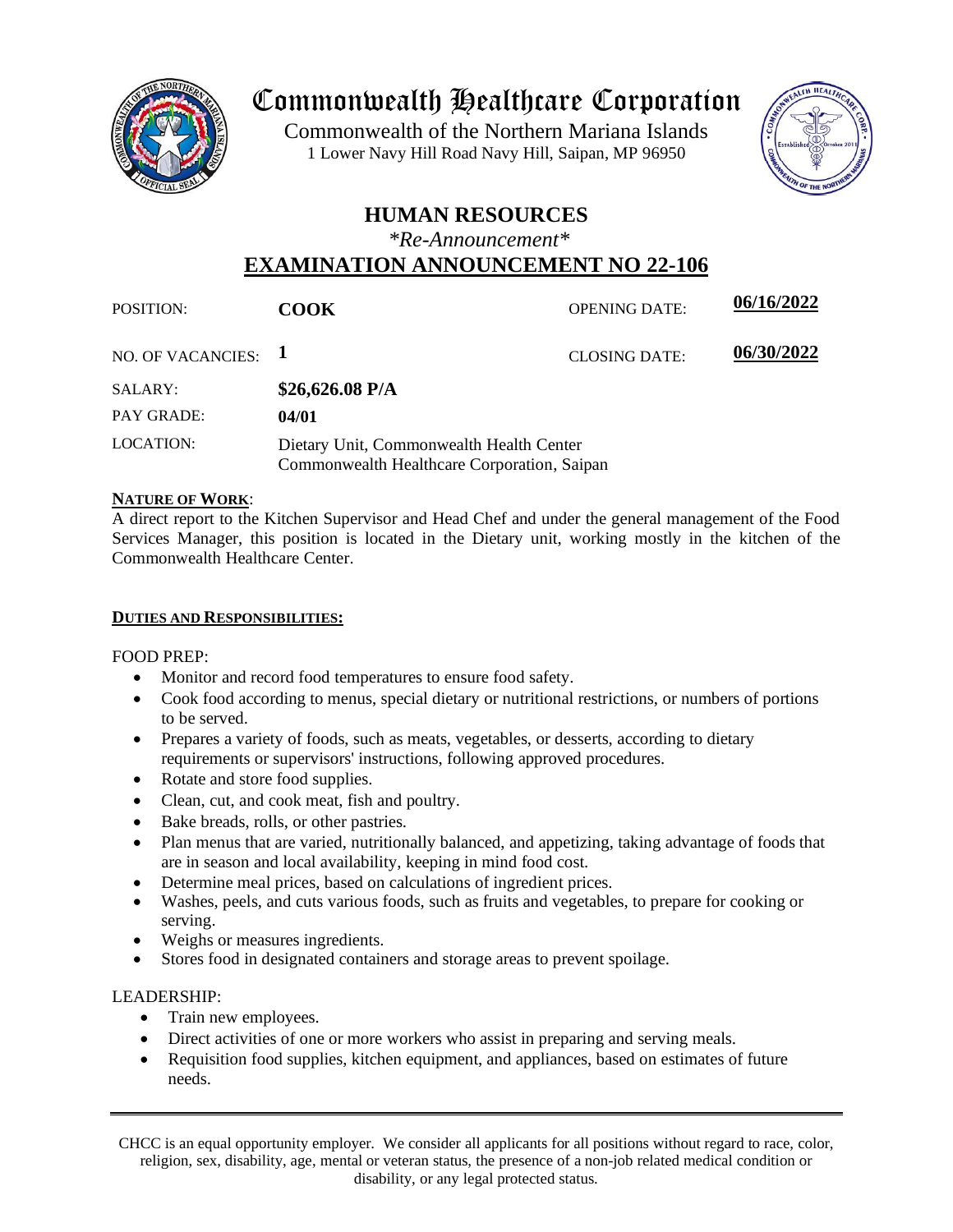## CLEANING & MAINTAINING:

- Take inventory of supplies and equipment.
- Maintains a clean kitchen and work environment; follows cleaning schedule.
- Cleans and sanitizes work areas, equipment, utensils, dishes, or silverware.
- Remove trash and clean kitchen garbage containers.
- Stock cupboards and refrigerators.
- Take and record temperature of food and food storage areas, such as refrigerators and freezers.
- Informs supervisors when equipment is not in working condition and when food and supplies are low.
- Replenishes cutlery, napkins, food, and other items to trays on food lines for patients of hospital and cafeteria patrons.
- Receives and stores food supplies, equipment, and utensils in refrigerators, cupboards, and other storage areas.
- Carries food supplies, equipment, and utensils to and from storage and work areas.

#### PATIENT CARE:

- Apportion and serve food for patients.
- Deliver food trays and snacks to nursing units or directly to patients.
- Assist with setting up the tray so patients can reach their foods.
- Delivers and retrieves carts to and from hospital wards.

## OTHER TASKS AS ASSIGNED

#### **QUALIFICATION REQUIREMENTS:**

**Education:** Any combination equivalent to an Associates degree in culinary arts or related field.

**Experience:** Three (3) years of experience as a Cook.

**Licensure:** Must have Food Handlers Certification. Must be CPR certified.

#### **CONDITIONAL REQUIREMENTS:**

Employment is contingent upon successful clearing of pre-employment health screening (Covid-19 vaccine required) and drug screening in accordance with CHCC policy.

#### **OTHERS:**

This position is a Full-Time employment status and requires at least 40 hours per week. This position is **"COVERED"**, or is eligible to receive overtime compensation pursuant to the Fair Labor Standards Act (FLSA) of 1938 Federal Law. Regular operating hours of the Commonwealth Healthcare Corporation will be Monday to Friday from 7:30am to 4:30pm. This work schedule however is subject to change with or without notice based on the Employer's business requirement and/or by the demands of the employee's job. This position is paid on a bi-weekly basis (2-week period). CHCC adheres to all applicable deductions such as C.N.M.I. Tax, Federal Tax, Medicare and Social Security.

#### *Note(s):*

•*Three-fourths 20 CFR 655, Subpart E: "Workers will be offered employment for a total number of work hours equal to at least three fourths of the workdays of the total period that begins with the first workday after the arrival of the worker at the place of employment or the advertised contractual first date of need, whichever is later, and ends on the expiration date specified in the work contract or in its extensions, if any."*

•*Employer-Provided Items 655.423(k): Requires Employer provide to the worker, without charge or deposit charge, all tools, supplies and equipment required to perform the duties assigned.* 

CHCC is an equal opportunity employer. We consider all applicants for all positions without regard to race, color, religion, sex, disability, age, mental or veteran status, the presence of a non-job related medical condition or disability, or any legal protected status.